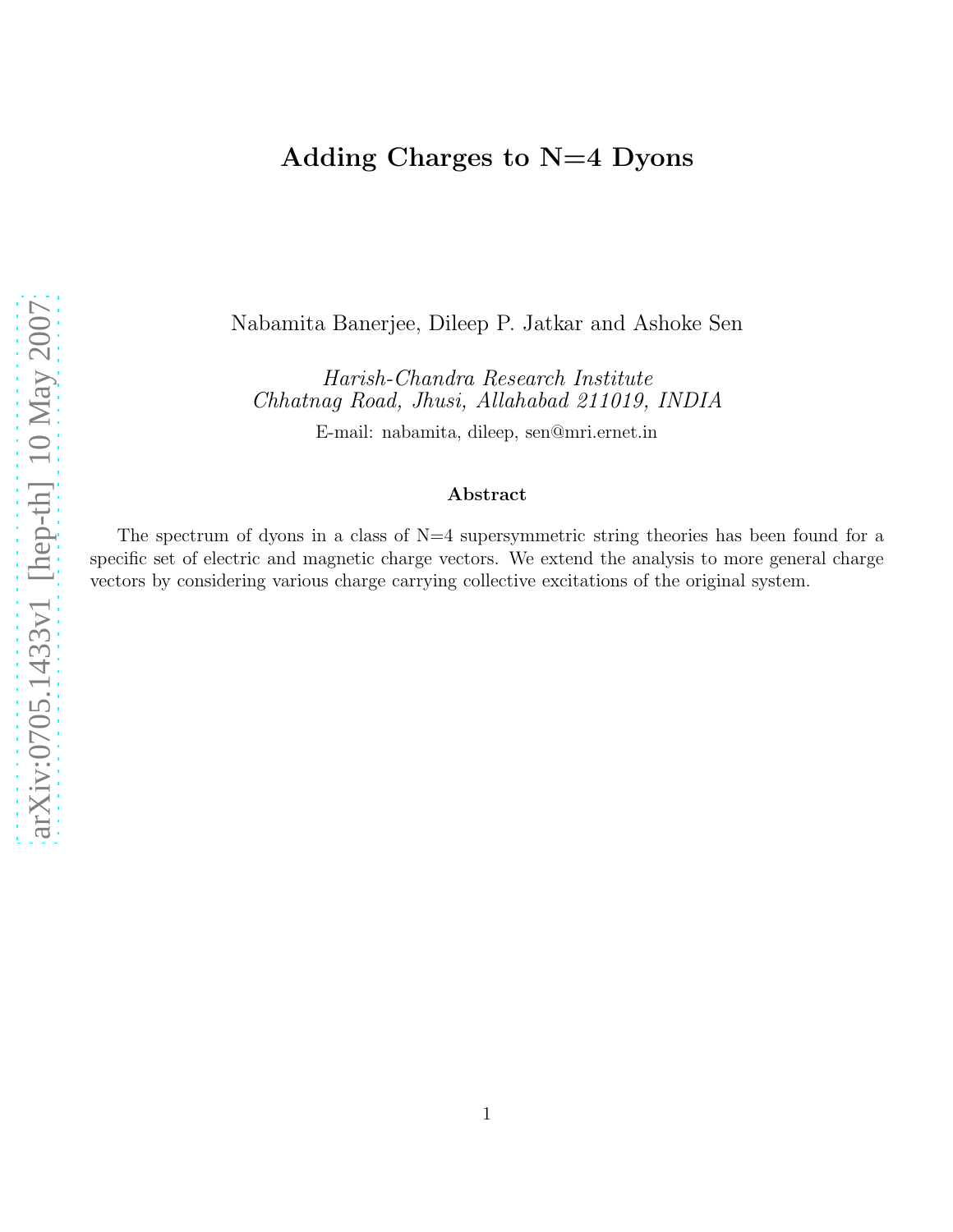# Contents

| 1 Introduction                       | $\overline{2}$   |
|--------------------------------------|------------------|
| 2 Background                         | $\boldsymbol{2}$ |
| 3 Charge Carrying Deformations       | $\bf{5}$         |
| 4 Additional Shifts in the Charges   | 8                |
| 5 Dyon Spectrum                      | 10               |
| 6 More General Charge Vector         | 12               |
| A Normalization and Sign Conventions | 13               |

# <span id="page-1-0"></span>1 Introduction

We now have a good understanding of the spectrum of quarter BPS dyons in a class of  $\mathcal{N} = 4$ supersymmetric string theories [1–12], obtained by taking a  $\mathbb{Z}_N$  orbifold of type II string theory compactified on  $K3 \times T^2$  or  $T^6$ . However, in the direct approach to the computation of the spectrum based on counting of states the spectrum has so far been computed only for states carrying a restricted set of charges [7–9]. Our goal in this paper will be to extend this analysis to states carrying a more general set of charges, obtained from collective excitations of the system that has been analyzed earlier. For simplicity we shall restrict our analysis to type II string theory compactified on  $K3 \times T^2$ . Generalizing this to the case of  $\mathcal{N} = 4$  supersymmetric orbifolds of this theory is straightforward, requiring setting to zero some of the charges which are not invariant under the orbifold group. The analysis for  $\mathcal{N}=4$  supersymmetric  $\mathbb{Z}_N$  orbifolds of type II string theory compactified on  $T^6$  can also be done in an identical manner.

# <span id="page-1-1"></span>2 Background

We consider the case of type IIB string theory on  $K3 \times S^1 \times \overline{S}^1$  or equivalently heterotic string theory on  $T^4 \times S^1 \times S^1$ . The latter description – to be called the second description – is obtained from the first description by first making an S-duality transformation in ten dimensional type IIB string theory, followed by a T-duality along the circle  $S<sup>1</sup>$  that converts it to type IIA string theory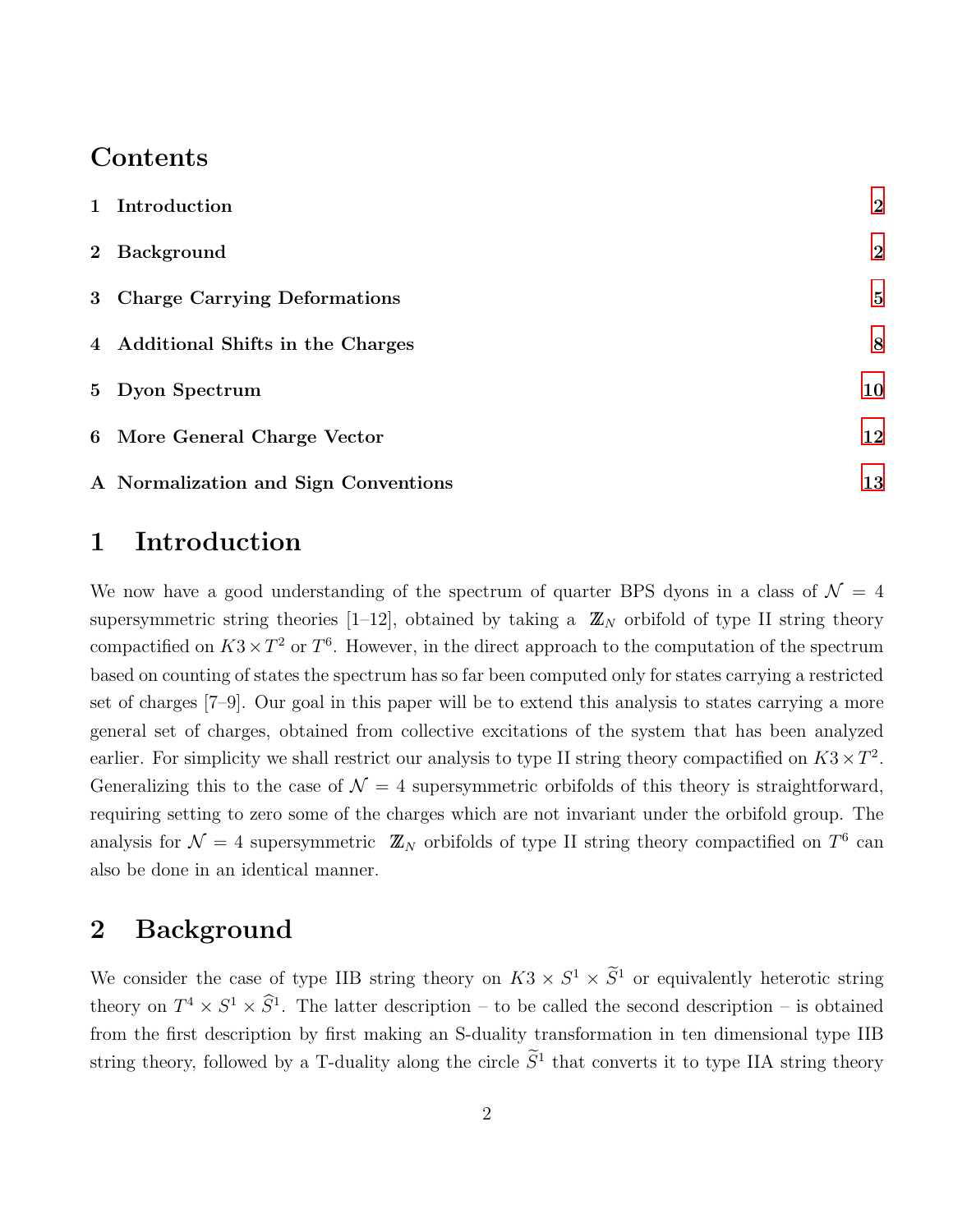on  $K3 \times S^1 \times S^1$  and then using the six dimensional string-string duality that converts it to heterotic string theory on  $T^4 \times S^1 \times S^1$ . The coordinates  $\psi$ , y and  $\chi$  along  $S^1$ ,  $S^1$  and  $S^1$  are all normalized to have period  $2\pi\sqrt{\alpha'}$ . Other normalization and sign conventions have been described in appendix [A.](#page-12-0)

The compactified theory has 28 U(1) gauge fields and hence a given state is characterized by 28 dimensional electric and magnetic charge vectors Q and P. We shall use the second description of the theory to classify charges as electric and magnetic. Since in this description there are no RR fields or D-branes, an electrically charged state will correspond to an elementary string state and a magnetically charged state will correspond to wrapped NS 5-branes and Kaluza-Klein monopoles. The relationship between  $Q$  and  $P$  and the fields which appear in the supergravity theory underlying the second description will follow the convention of [13] in the  $\alpha' = 16$  unit. This has been reviewed in appendix [A,](#page-12-0) eq.[\(A.5\)](#page-14-0). In this description the theory has an  $SO(6, 22; \mathbb{Z})$  T-duality symmetry, and the T-duality invariant combination of charges is given by

$$
Q^2 = Q^T L Q, \qquad P^2 = P^T L P, \qquad Q \cdot P = Q^T L P, \tag{2.1}
$$

where L is a symmetric matrix with 22 eigenvalues  $-1$  and 6 eigenvalues  $+1$ . We shall choose a basis in which L has the form

$$
L = \begin{pmatrix} \widehat{L} & & & \\ & 0 & 1 & & \\ & 1 & 0 & & \\ & & & 0_2 & I_2 \\ & & & I_2 & 0_2 \end{pmatrix},
$$
 (2.2)

where  $\widehat{L}$  is a matrix with 3 eigenvalues +1 and 19 eigenvalues −1. The charge vectors will be labelled as

<span id="page-2-0"></span>
$$
Q = \begin{pmatrix} \widehat{Q} \\ k_1 \\ k_2 \\ k_3 \\ k_4 \\ k_5 \\ k_6 \end{pmatrix}, \qquad P = \begin{pmatrix} \widehat{P} \\ l_1 \\ l_2 \\ l_3 \\ l_4 \\ l_5 \\ l_6 \end{pmatrix} . \tag{2.3}
$$

According to the convention of appendix [A,](#page-12-0)  $k_3$ ,  $k_4$ ,  $-k_5$  and  $-k_6$  label respectively the momenta along  $S^1$ ,  $S^1$  and fundamental string winding along  $S^1$  and  $S^1$  in the second description of the theory. On the other hand  $-l_3$ ,  $l_4$ ,  $l_5$  and  $l_6$  label respectively the number of NS 5-branes wrapped along  $S^1 \times T^4$  and  $\hat{S}^1 \times T^4$ , and Kaluza-Klein monopole charges associated with  $\hat{S}^1$  and  $S^1$ . The rest of the charges label the momentum/winding or monopole charges associated with the other internal directions. By following the duality chain that relates the first and second description of the theory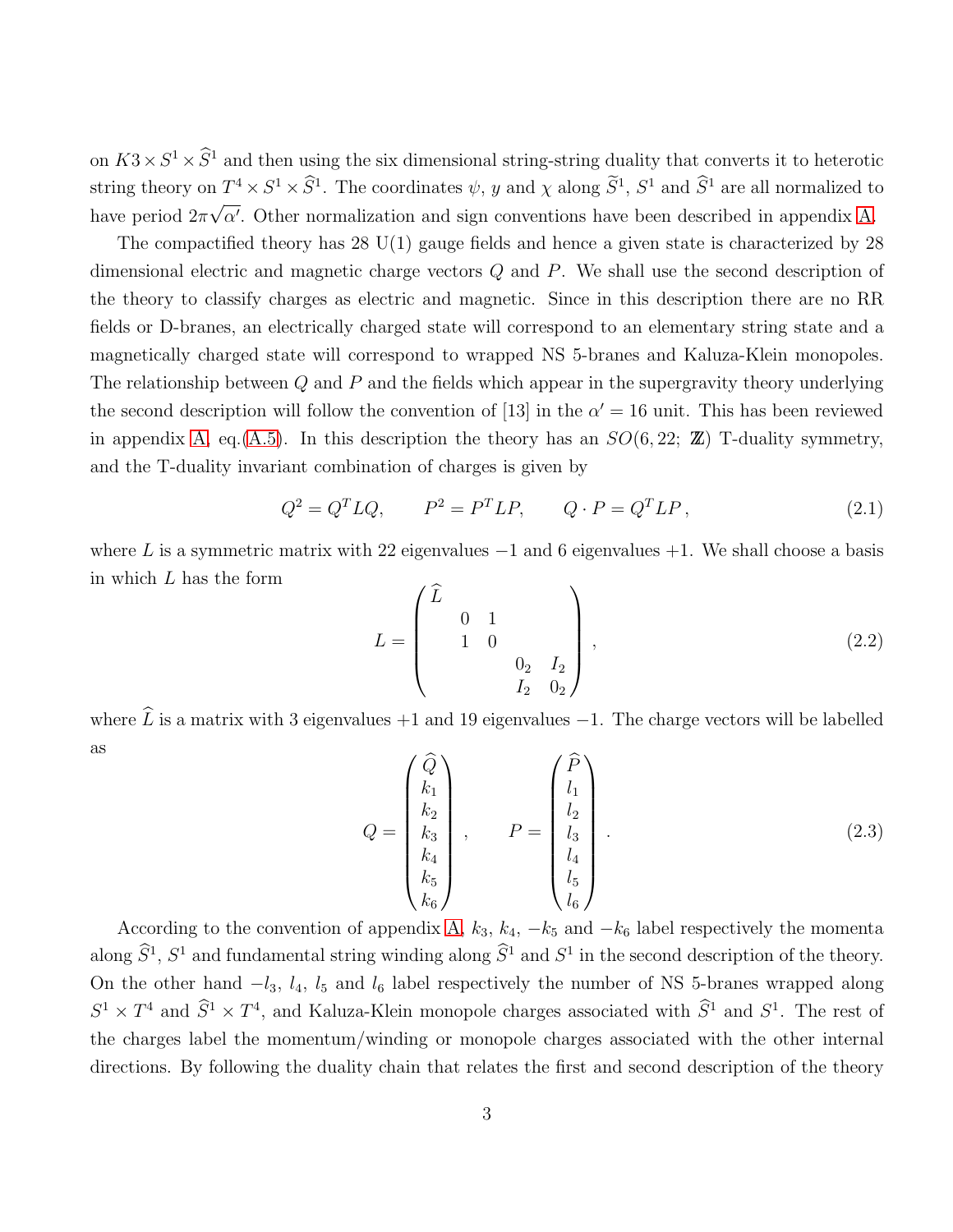and using the sign convention of appendix [A,](#page-12-0) the different components of  $P$  and  $Q$  can be given the following interpretation in the first description of the theory.  $k_3$  represents the D-string winding charge along  $S^1$ ,  $k_4$  is the momentum along  $S^1$ ,  $k_5$  is the D5-brane charge along  $K3 \times S^1$ ,  $k_6$  is the number of Kaluza-Klein monopoles associated with the compact circle  $S<sup>1</sup>$ ,  $l<sub>3</sub>$  is the D-string winding charge along  $S^1$ ,  $-l_4$  is the momentum along  $S^1$ ,  $l_5$  is the D5-brane charge along  $K3 \times S^1$  and  $l_6$  is the number of Kaluza-Klein monopoles associated with the compact circle  $S<sup>1</sup>$ . Other components of Q  $(P)$  represent various other branes of type IIB string theory wrapped on  $S<sup>1</sup>(S<sup>1</sup>)$  times various cycles of K3. We shall choose a convention in which the 22-dimensional charge vector  $\widehat{Q}$  represents 3-branes wrapped along the 22 2-cycles of K3 times  $\tilde{S}^1$ ,  $k_1$  represents fundamental type IIB string winding charge along  $\tilde{S}^1$ ,  $k_2$  represents the number of NS 5-branes of type IIB wrapped along  $K3 \times \tilde{S}^1$ , the 22-dimensional charge vector  $\hat{P}$  represents 3-branes wrapped along the 22 2-cycles of K3 times  $S^1$ ,  $l_1$ represents fundamental type IIB string winding charge along  $S^1$  and  $l_2$  represents the number of NS 5-branes of type IIB wrapped along  $K3 \times S^1$ . In this convention  $\tilde{L}$  represents the intersection matrix of 2-cycles of  $K3$ . Using the various sign conventions described in appendix [A,](#page-12-0) and the T-duality transformation laws for the RR fields given in [14] one can verify that the combinations  $k_3k_5 + \widehat{Q}^2/2$ ,  $l_3l_5 + \hat{P}^2/2$  and  $k_3l_5 + l_3k_5 + \hat{Q} \cdot \hat{P}$  are invariant under the mirror symmetry transformation on K3.

The original configuration studied in [7] has charge vectors of the form:

<span id="page-3-0"></span>
$$
Q = \begin{pmatrix} \widehat{0} \\ 0 \\ 0 \\ 0 \\ -n \\ 0 \\ -1 \end{pmatrix}, \qquad P = \begin{pmatrix} \widehat{0} \\ 0 \\ 0 \\ Q_1 - Q_5 = Q_1 - 1 \\ -J \\ Q_5 = 1 \\ 0 \end{pmatrix}.
$$
 (2.4)

Thus in the first description we have  $-n$  units of momentum along  $S^1$ , J units of momentum along  $S<sup>1</sup>$ , a single Kaluza-Klein monopole (with negative magnetic charge) associated with  $S<sup>1</sup>$ , a single D5brane wrapped on  $K3 \times S^1$  and  $Q_1$  D1-branes wrapped on  $S^1$ . The D5-brane wrapped on  $K3 \times S^1$ also carries  $-1$  units of D1-brane charge along  $S^1$ ; this is responsible for the shift by  $-1$  of  $Q_1$  as given in [\(2.4\)](#page-3-0). The associated invariants are

$$
Q^2 = 2n, \qquad P^2 = 2(Q_1 - 1), \qquad Q \cdot P = J. \tag{2.5}
$$

The degeneracy of this system was calculated in  $[7]$  as a function of n,  $Q_1$  and J. If we call this function  $f(n, Q_1, J)$ , then we can express the degeneracy  $d(Q, P)$  as a function of  $Q, P$  as:

<span id="page-3-1"></span>
$$
d(Q, P) = f\left(\frac{1}{2}Q^2, \frac{1}{2}P^2 + 1, Q \cdot P\right).
$$
 (2.6)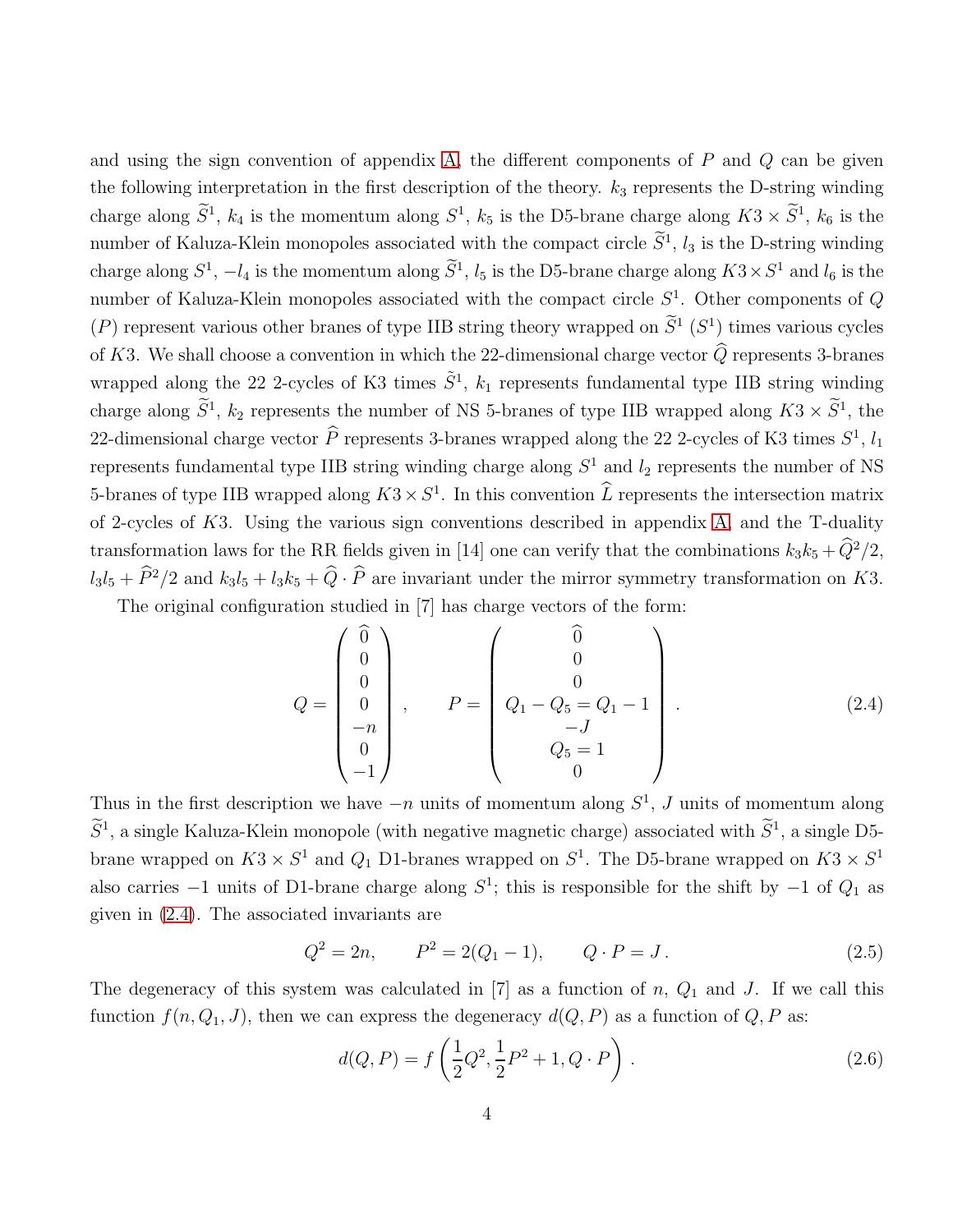Ref. [7] actually considered a more general charge vector where  $Q_5$ , representing the number of D5-branes wrapped along  $K3 \times S^1$ , was arbitrary and derived the same formula [\(2.6\)](#page-3-1) for  $d(Q, P)$ . However, the analysis of dyon spectrum becomes simpler for  $Q_5 = 1$ . For this reason we have set  $Q_5 = 1$ . We shall comment on the more general case at the end.

# <span id="page-4-0"></span>3 Charge Carrying Deformations

Our goal will be to consider charge vectors more general than the ones given in [\(2.4\)](#page-3-0) and check if the degeneracy is still given by [\(2.6\)](#page-3-1). We shall do this by adding charges to the existing system by exciting appropriate collective modes of the system. These collective modes come from three sources:

1. The original configuration in the type IIB theory contains a Kaluza-Klein monopole associated with the circle  $\tilde{S}^1$ . This solution is given by

<span id="page-4-1"></span>
$$
ds^{2} = \left(1 + \frac{K\sqrt{\alpha'}}{2r}\right) \left(dr^{2} + r^{2}(d\theta^{2} + \sin^{2}\theta d\phi^{2})\right) + K^{2}\left(1 + \frac{K\sqrt{\alpha'}}{2r}\right)^{-1} \left(d\psi + \frac{\sqrt{\alpha'}}{2}\cos\theta d\phi\right)^{2}
$$
\n(3.1)

with the identifications:

$$
(\theta, \phi, \psi) \equiv (2\pi - \theta, \phi + \pi, \psi + \frac{\pi}{2}\sqrt{\alpha'}) \equiv (\theta, \phi + 2\pi, \psi + \pi\sqrt{\alpha'}) \equiv (\theta, \phi, \psi + 2\pi\sqrt{\alpha'})
$$
 (3.2)

The coordinate  $\psi$  can be regarded as the coordinate of  $S^1$ , whereas  $(r, \theta, \phi)$  represent spherical polar coordinates of the non-compact space.  $K$  is a constant related to the physical radius of  $S<sup>1</sup>$ . This geometry, also known as the Taub-NUT space, admits a normalizable self-dual harmonic form  $\omega$ , given by [15, 16]

<span id="page-4-2"></span>
$$
\omega \propto \frac{2}{\sqrt{\alpha'}} \frac{r}{r + \frac{1}{2} K \sqrt{\alpha'}} d\sigma_3 + \frac{K}{(r + \frac{1}{2} K \sqrt{\alpha'})^2} dr \wedge \sigma_3, \qquad \sigma_3 \equiv \left( d\psi + \frac{\sqrt{\alpha'}}{2} \cos \theta d\phi \right). \tag{3.3}
$$

[\(3.1\)](#page-4-1) represents the geometry of the space-time transverse to the Kaluza-Klein monopole. Besides the K3 surface, the world-volume of the Kaluza-Klein monopole spans the circle  $S^1$ , which we shall label by  $y$ , and time  $t$ .

Now type IIB string theory compactified on K3 has various 2-form fields, – the original NSNS and RR 2-form fields B and  $C^{(2)}$  of the ten dimensional type IIB string theory as well as the components of the 4-form field  $C^{(4)}$  along various 2-cycles of K3. Given any such 2-form field  $C_{MN}$ , we can introduce a scalar mode  $\varphi$  by considering deformations of the form [17]:

$$
C = \varphi(y, t) \,\omega \,,\tag{3.4}
$$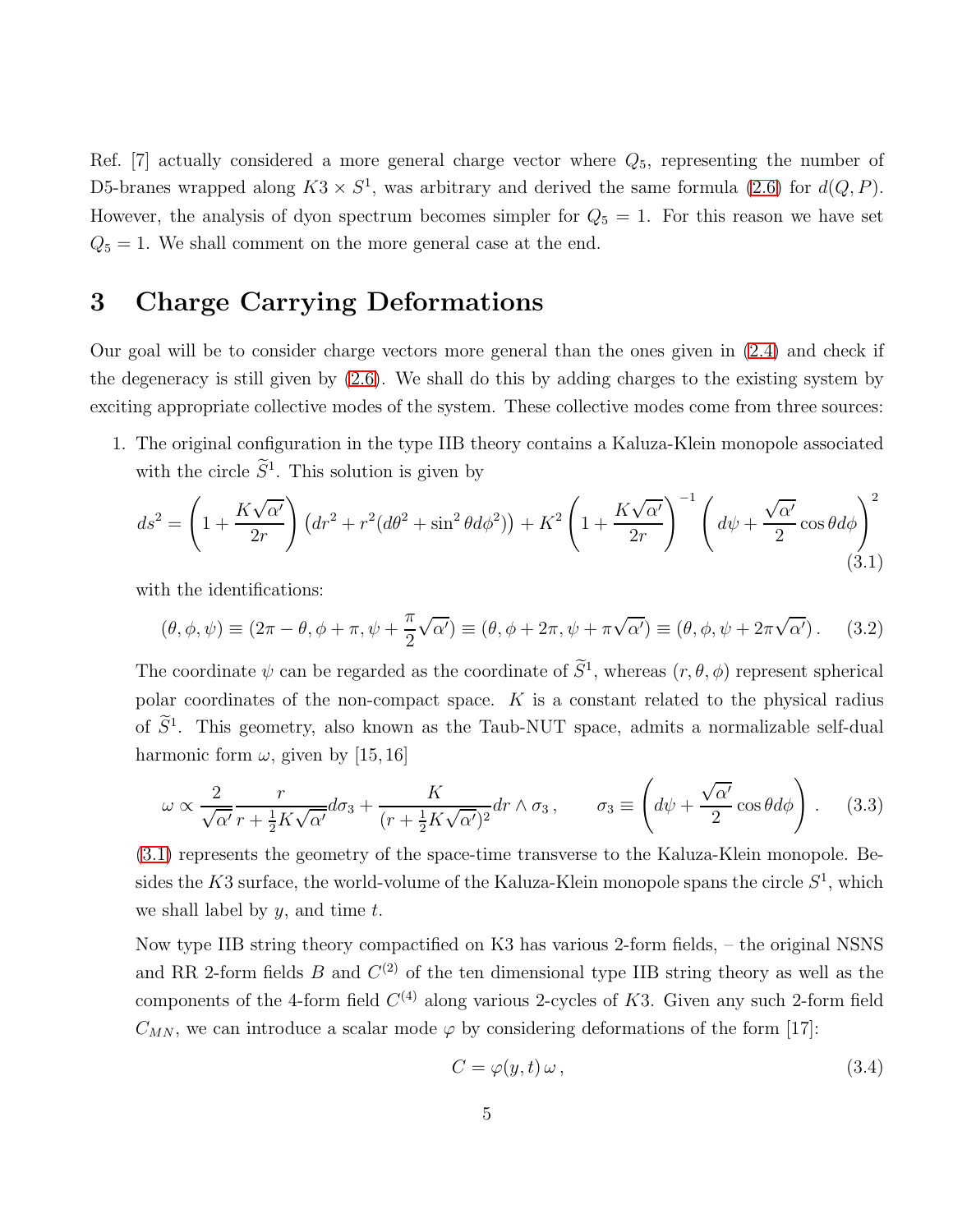where y denotes the coordinate along  $S^1$ . If the field strength  $dC$  associated with C is selfdual or anti-self-dual in six dimensions then the corresponding scalar field  $\varphi$  is chiral in the  $y-t$  space; otherwise it represents a non-chiral scalar field. We can now consider configurations which carry momentum conjugate to this scalar field  $\varphi$  or winding number along y of this scalar field  $\varphi$ , represented by a solution where  $\varphi$  is linear in t or y. In the six dimensional language this corresponds to  $dC \propto dt \wedge \omega$  or  $dy \wedge \omega$ . From [\(3.3\)](#page-4-2) we see that  $dC \propto dt \wedge \omega$  will have a component proportional to  $r^{-2} dt \wedge dr \wedge d\psi$  for large r, and hence the coefficient of this term represents the charge associated with a string, electrically charged under C, wrapped along  $S<sup>1</sup>$ . On the other hand  $dC \propto dy \wedge \omega$  will have a component proportional to  $\sin \theta dy \wedge d\theta \wedge d\phi$ and the coefficient of this term will represent the charge associated with a string, magnetically charged under C, wrapped along  $S<sup>1</sup>$ . If the 2-form field C represents the original RR or NSNS 2-form field of type IIB string theory in ten dimensions, then the electrically charged string would correspond to a D-string or a fundamental type IIB string and the magnetically charged string would correspond to a D5-brane or NS 5-brane wrapped on K3. On the other hand if the 2-form C represents the component of the 4-form field along a 2-cycle of K3, then the corresponding string represents a D3-brane wrapped on a 2-cycle times  $S<sup>1</sup>$ . Recalling the interpretation of the charges  $\widehat{Q}$  and  $k_i$  appearing in [\(2.3\)](#page-2-0) we now see that the momentum and winding modes of  $\varphi$  correspond to the charges  $\widehat{Q}$ ,  $k_1$ ,  $k_2$ ,  $k_3$  and  $k_5$ . More specifically, after taking into account the sign conventions described in appendix [A,](#page-12-0) these charges correspond to switching on deformations of the form:

<span id="page-5-0"></span>
$$
dB \propto -k_1 dt \wedge \omega, \quad dB \propto k_2 dy \wedge \omega, \quad dC^{(2)} \propto -k_3 dt \wedge \omega, \quad dC^{(2)} \propto k_5 dy \wedge \omega,
$$
  

$$
dC^{(4)} \propto \sum_{\alpha} \widehat{Q}_{\alpha} (1 + *) \Omega_{\alpha} \wedge dy \wedge \omega,
$$
 (3.5)

where  $\{\Omega_{\alpha}\}\$  denote a basis of harmonic 2-forms on K3 ( $1 \leq \alpha \leq 22$ ) satisfying  $\int_{K3} \Omega_{\alpha} \wedge \Omega_{\beta} =$  $\widehat{L}_{\alpha\beta}$ . Thus in the presence of these deformations we have a more general electric charge vector of the form

$$
Q_0 = \begin{pmatrix} \widehat{Q} \\ k_1 \\ k_2 \\ k_3 \\ -n \\ k_5 \\ -1 \end{pmatrix} . \tag{3.6}
$$

As can be easily seen from [\(3.5\)](#page-5-0),  $k_2$  represents NS 5-brane charge wrapped along  $K3 \times S^1$ .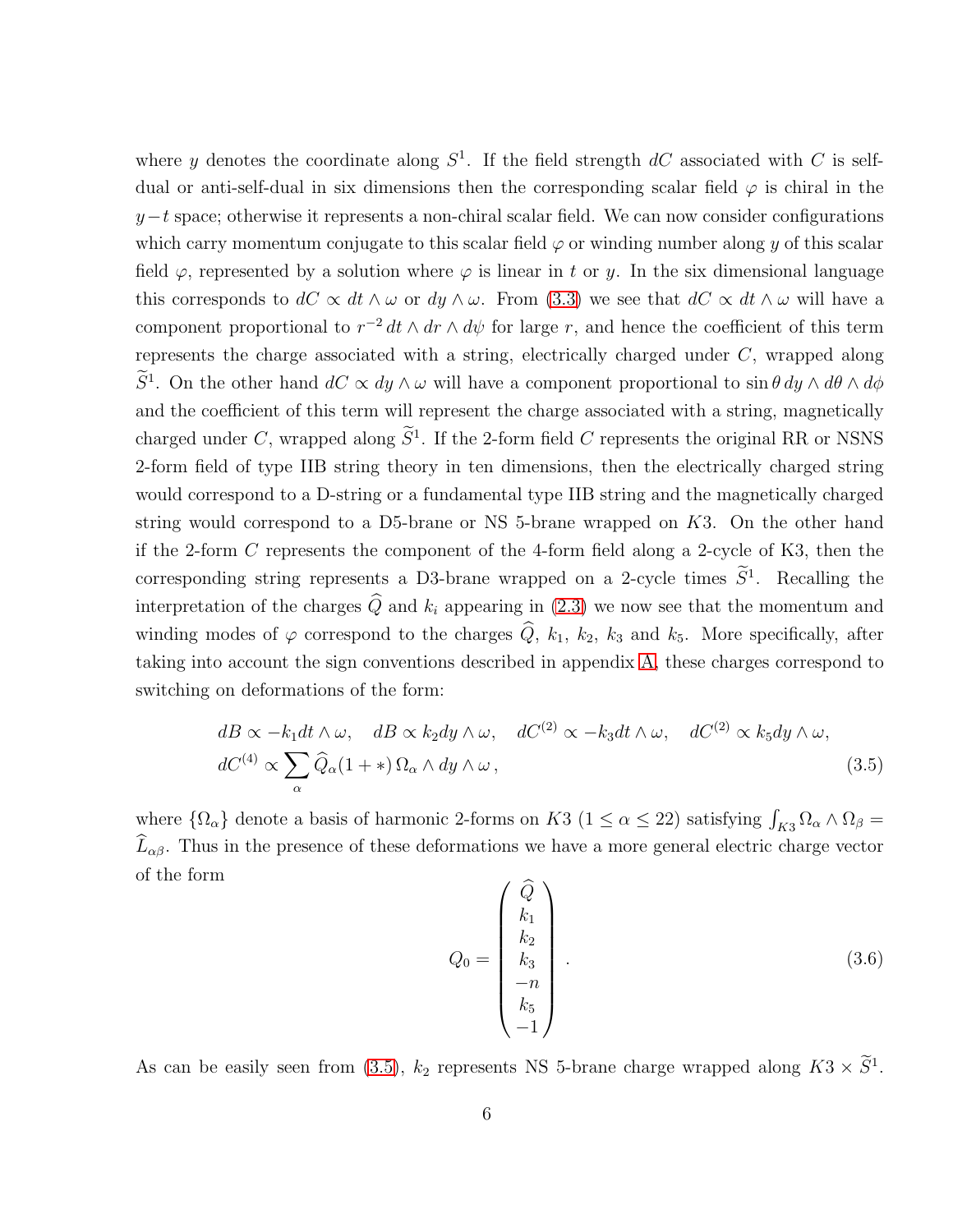However, for weakly coupled type IIB string theory, the presence of this charge could have large backreaction on the geometry. In order to avoid it we shall choose

$$
k_2 = 0. \t\t(3.7)
$$

2. The original configuration considered in [7] also contains a D5-brane wrapped around  $K3 \times S<sup>1</sup>$ . We can switch on flux of world-volume gauge field strengths  $\mathcal F$  on the D5-brane along the various 2-cycles of K3 that it wraps. The net coupling of the RR gauge fields to the D5-brane in the presence of the world-volume gauge fields may be expressed as [14]

<span id="page-6-0"></span>
$$
\int \left[ C^{(6)} + C^{(4)} \wedge \mathcal{F} + \frac{1}{2} C^{(2)} \wedge \mathcal{F} \wedge \mathcal{F} + \cdots \right],
$$
\n(3.8)

up to a constant of proportionality. The integral is over the D5-brane world-volume spanned by  $y, t$  and the coordinates of K3. In order to be compatible with the convention of appendix [A](#page-12-0) that the D5-brane wrapped on  $K3 \times S^1$  carries negative  $(dC^{(6)})_{(K3)yrt}$  asymptotically, we need to take the integration measure in the *yt* plane in [\(3.8\)](#page-6-0) as  $dy \wedge dt$ , i.e.  $e^{yt} > 0$ . Via the coupling

$$
\int C^{(4)} \wedge \mathcal{F},\tag{3.9}
$$

the gauge field configuration will produce the charges of a D3-brane wrapped on a 2-cycle of K3 times  $S^1$ , – 1.e. the 22 dimensional magnetic charge vector  $\tilde{P}$  appearing in [\(2.3\)](#page-2-0). More precisely, we find that the gauge field flux required to produce a specific magnetic charge vector  $\hat{P}$  is

<span id="page-6-1"></span>
$$
\mathcal{F} \propto -\sum_{\alpha} \widehat{P}_{\alpha} \Omega_{\alpha} \,. \tag{3.10}
$$

3. The D5-brane can also carry electric flux along  $S<sup>1</sup>$ . This will induce the charge of a fundamental type IIB string wrapped along  $S<sup>1</sup>$ . According to the physical interpretation of various charges given earlier, this gives the component  $l_1$  of the magnetic charge vector  $P$ .

The net result of switching on both the electric and magnetic flux along the D5-brane worldvolume is to generate a magnetic charge vector of the form:

<span id="page-6-2"></span>
$$
P_0 = \begin{pmatrix} \widehat{P} \\ l_1 \\ 0 \\ Q_1 - 1 \\ -J \\ 1 \\ 0 \end{pmatrix} . \tag{3.11}
$$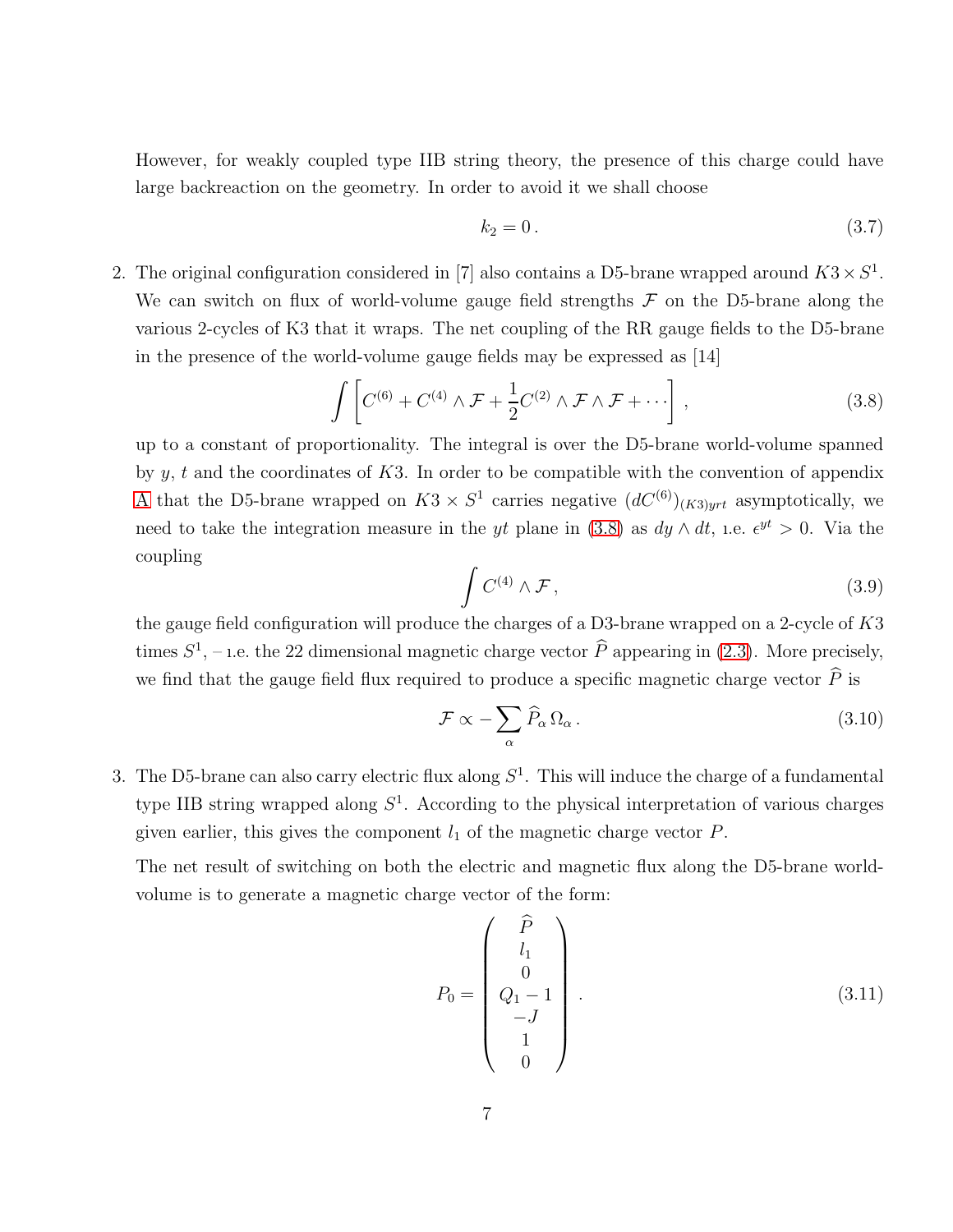#### <span id="page-7-0"></span>4 Additional Shifts in the Charges

This, however, is not the end of the story. So far we have discussed the effect of the various collective mode excitations on the charge vector to first order in the charges. We have not taken into account the effect of the interaction of deformations produced by the collective modes with the background fields already present in the system, or the background fields produced by other collective modes. Taking into account these effects produces further shifts in the charge vector as described below.

1. As seen from [\(3.8\)](#page-6-0), the D5-brane world-volume theory has a coupling proportional to  $\int C^{(2)} \wedge$  $\mathcal{F} \wedge \mathcal{F}$ . Thus in the presence of magnetic flux  $\mathcal{F}$  the D5-brane wrapped on  $K3 \times S^1$  acts as a source of the D1-brane charge wrapped on  $S<sup>1</sup>$ . The effect is a shift in the magnetic charge quantum number  $l_3$  that is quadratic in  $\mathcal F$  and hence quadratic in  $\widehat P$  due to [\(3.10\)](#page-6-1). A careful calculation, taking into account various signs and normalization factors, shows that the net effect of this term is to give an additional contribution to  $l_3$  of the form:

<span id="page-7-3"></span>
$$
\Delta_1 l_3 = -\widehat{P}^2/2. \tag{4.1}
$$

2. Let C be a 2-form in the six dimensional theory obtained by compactifying type IIB string theory on K3 and  $F = dC$  be its field strength. As summarized in [\(3.5\)](#page-5-0), switching on various components of the electric charge vector Q requires us to switch on F proportional to  $dt \wedge \omega$ or  $dy \wedge \omega$ . The presence of such background induces a coupling proportional to

<span id="page-7-1"></span>
$$
-\int \sqrt{-\det g} g^{yt} F_{ymn} F_t^{mn} \tag{4.2}
$$

with the indices  $m, n$  running over the coordinates of the Taub-NUT space. This produces a source for  $g^{yt}$ , i.e. momentum along  $S^1$ . The effect of such terms is to shift the component  $k_4$ of the charge vector  $Q$ . A careful calculation shows that the net change in  $k_4$  induced due to this coupling is given by

$$
\Delta_2 k_4 = k_3 k_5 + \hat{Q}^2 / 2 \,, \tag{4.3}
$$

where we have used the fact that  $k_2$  has been set to zero. The  $k_3k_5$  term comes from taking F if [\(4.2\)](#page-7-1) to be the field strength of the RR 2-form field, and  $\hat{Q}^2/2$  term comes from taking F to be the field strength of the components of the RR 4-form field along various 2-cycles of K3.

3. The D5-brane wrapped on  $K3 \times S^1$  or the magnetic flux on this brane along any of the 2-cycles of K3 produces a magnetic type 2-form field configuration of the form:

<span id="page-7-2"></span>
$$
F \equiv dC \propto \sin \theta \, d\psi \wedge d\theta \wedge d\phi \,,\tag{4.4}
$$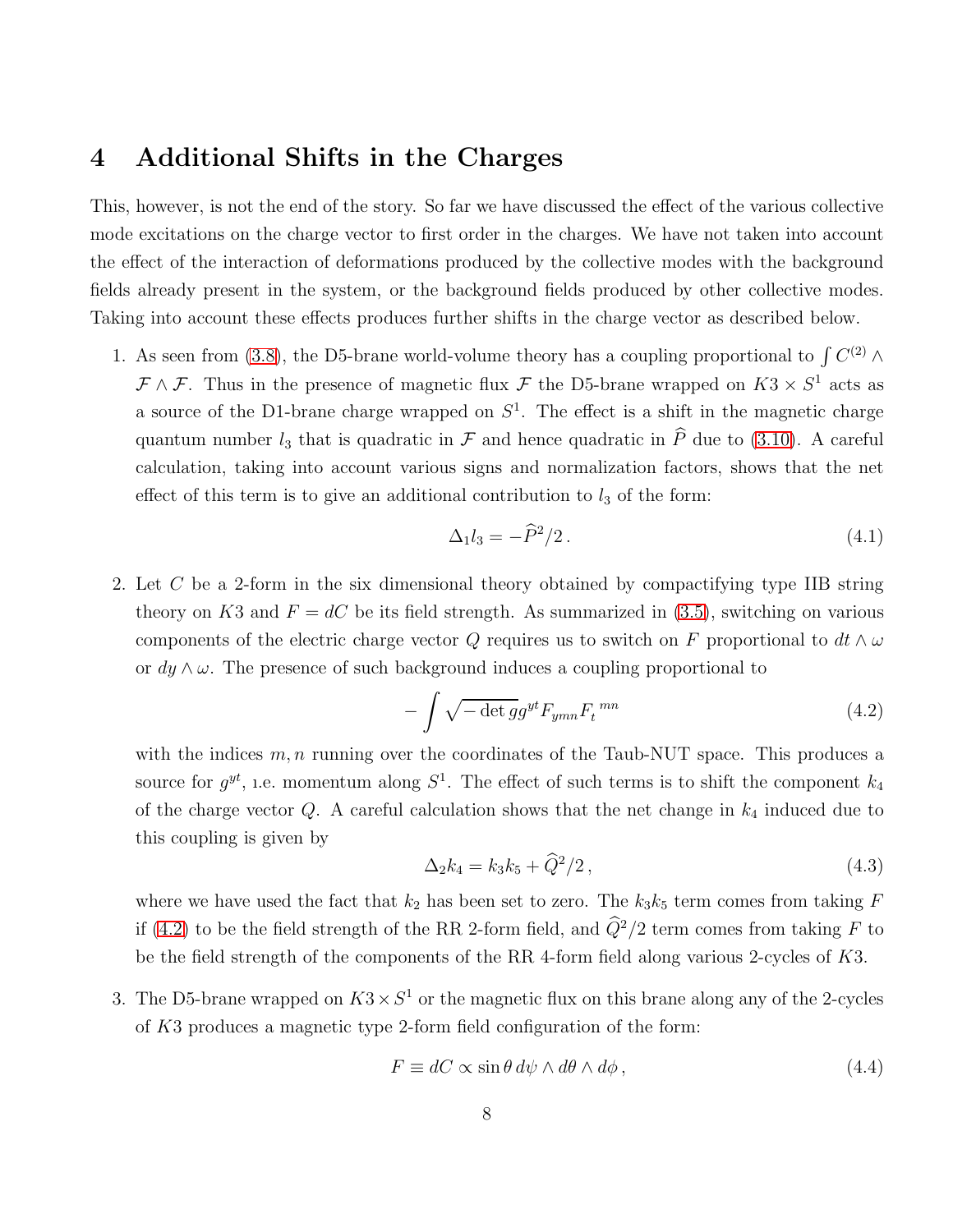where  $C$  is any of the RR 2-form fields in six dimensional theory obtained by compactifying type IIB string theory on K3. One can verify that the 3-form appearing on the right hand side of  $(4.4)$  is both closed and co-closed in the Taub-NUT background and hence F given in [\(4.4\)](#page-7-2) satisfies both the Bianchi identity and the linearized equations of motion. The coefficients of the term given in [\(4.4\)](#page-7-2) for various 2-form fields C are determined in terms of  $\widehat{P}$  and the D5-brane charge along  $K3 \times S^1$  which has been set equal to 1. This together with the term in F proportional to  $dt \wedge \omega$  coming from the collective coordinate excitation of the Kaluza-Klein monopole generates a source of the component  $g^{\psi t}$  of the metric via the coupling proportional to

<span id="page-8-0"></span>
$$
-\int \sqrt{-\det g} g^{\psi t} F_{\psi mn} F_t^{mn} \tag{4.5}
$$

This induces a net momentum along  $\widetilde{S}^1$  and gives a contribution to the component  $l_4$  of the magnetic charge vector  $P$ . A careful calculation shows that the net additional contribution to  $l_4$  due to this coupling is given by

$$
\Delta_3 l_4 = k_3 + \widehat{Q} \cdot \widehat{P} \,. \tag{4.6}
$$

In this expression the contribution proportional to  $k_3$  comes from taking F in [\(4.5\)](#page-8-0) to be the field strength associated with the RR 2-form field of IIB, whereas the term proportional to  $\widehat{Q}\cdot\widehat{P}$  arises from taking  $F$  to be the field strength associated with the components of the RR 4-form field along various 2-cycles of K3.

4. Eqs.[\(3.11\)](#page-6-2) and [\(4.1\)](#page-7-3) show that we have a net D1-brane charge along  $S<sup>1</sup>$  equal to

$$
l_3 = Q_1 - 1 - \hat{P}^2 / 2. \tag{4.7}
$$

If we denote by  $C^{(2)}$  the 2-form field of the original ten dimensional type IIB string theory, then the effect of this charge is to produce a background of the form:

<span id="page-8-1"></span>
$$
dC^{(2)} \propto (Q_1 - 1 - \hat{P}^2/2) r^{-2} dr \wedge dt \wedge dy. \tag{4.8}
$$

Again one can verify explicitly that the right hand side of [\(4.8\)](#page-8-1) is both closed and co-closed in the Taub-NUT background. We also have a component

$$
dC^{(2)} \propto k_5 \, dy \wedge \omega \,,\tag{4.9}
$$

coming from the excitation of the collective coordinate of the Kaluza-Klein monopole. This gives a source term for  $g^{\psi t}$  via the coupling proportional to

$$
-\int \sqrt{-\det g} g^{\psi t} F_{\psi r y} F_t^{\ r y} \tag{4.10}
$$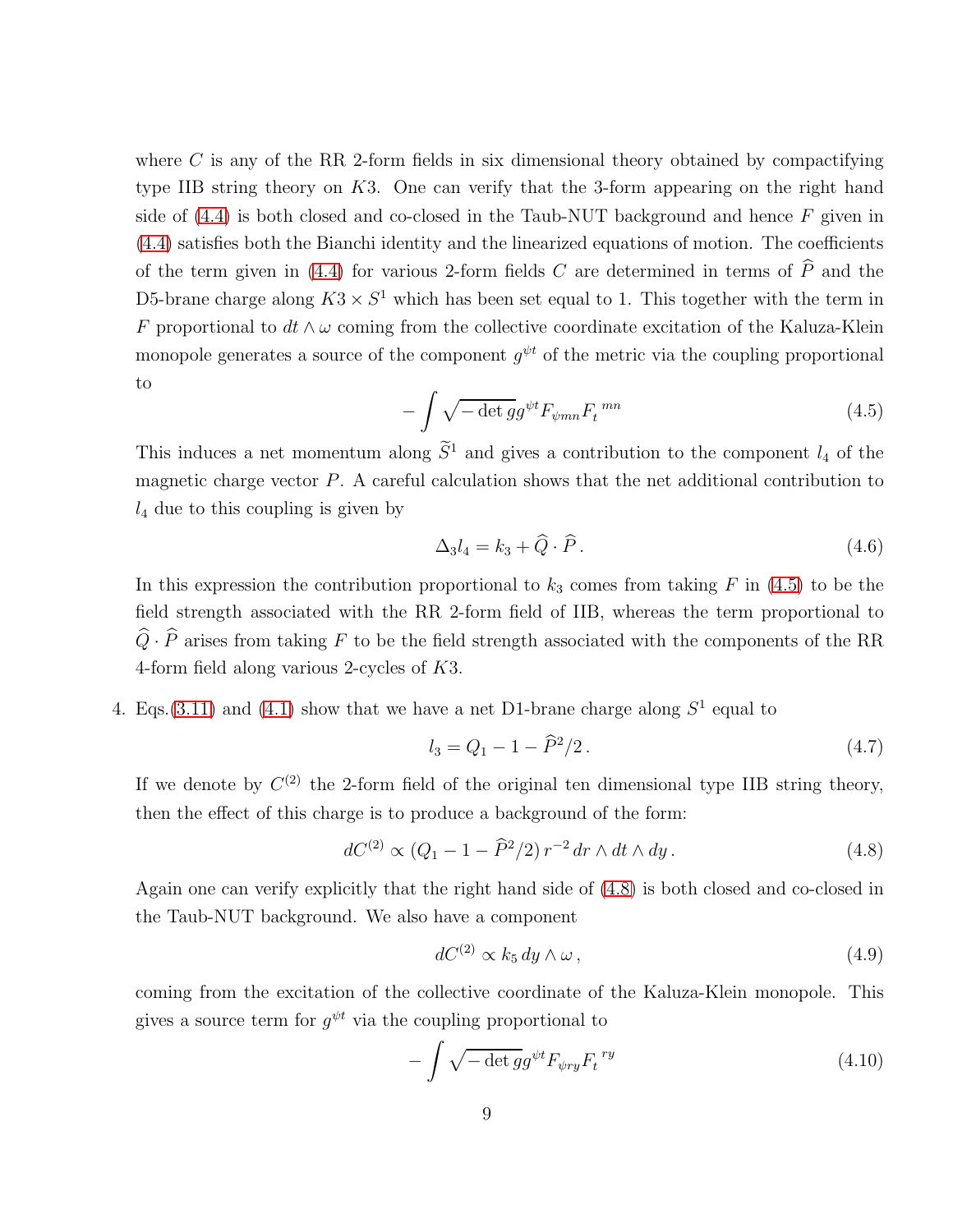producing an additional contribution to the charge  $l_4$  of the form

$$
\Delta_4 l_4 = k_5 (Q_1 - 1 - \widehat{P}^2 / 2). \tag{4.11}
$$

So far in our analysis we have taken into account possible additional sources produced by the terms quadratic in the fields. What about higher order terms? It is straightforward to show that the possible effect of the higher order terms on the shift in the charges will involve one or more powers of the type IIB string coupling. Since the shift in the charges must be quantized, they cannot depend on continuous moduli. Thus at least in the weakly coupled type IIB string theory there are no additional corrections to the charges. Incidentally, the same argument can be used to show that the shifts in the charges must also be independent of the other moduli; thus it is in principle sufficient to calculate these shifts at any particular point in the moduli space.

Combining all the results we see that we have a net electric charge vector Q and a magnetic charge vector  $P$  of the form:

<span id="page-9-2"></span>
$$
Q = \begin{pmatrix} \widehat{Q} \\ k_1 \\ 0 \\ -n + k_3 k_5 + \widehat{Q}^2 / 2 \\ k_5 \\ -1 \end{pmatrix}, \qquad P = \begin{pmatrix} \widehat{P} \\ l_1 \\ 0 \\ -J + k_3 + \widehat{Q} \cdot \widehat{P} + k_5 (Q_1 - 1 - \widehat{P}^2 / 2) \\ 1 \\ 0 \end{pmatrix} . \tag{4.12}
$$

This has

<span id="page-9-1"></span>
$$
Q^2 = 2n, \qquad P^2 = 2(Q_1 - 1), \qquad Q \cdot P = J. \tag{4.13}
$$

Thus the additional charges do not affect the relationship between the invariants  $Q^2$ ,  $P^2$ ,  $Q \cdot P$  and the original quantum numbers  $n, Q_1$  and J.

### <span id="page-9-0"></span>5 Dyon Spectrum

Let us now turn to the analysis of the dyon spectrum in the presence of these charges. For this we recall that in [7] the dyon spectrum was computed from three mutually non-interacting parts, – the dynamics of the Kaluza-Klein monopole, the overall motion of the D1-D5 system in the background of the Kaluza-Klein monopole and the motion of the D1-branes relative to the D5-brane. The precise dynamics of the D1-branes relative to the D5-brane is affected by the presence of the gauge field flux on the D5-brane since it changes the non-commutativity parameter describing the dynamics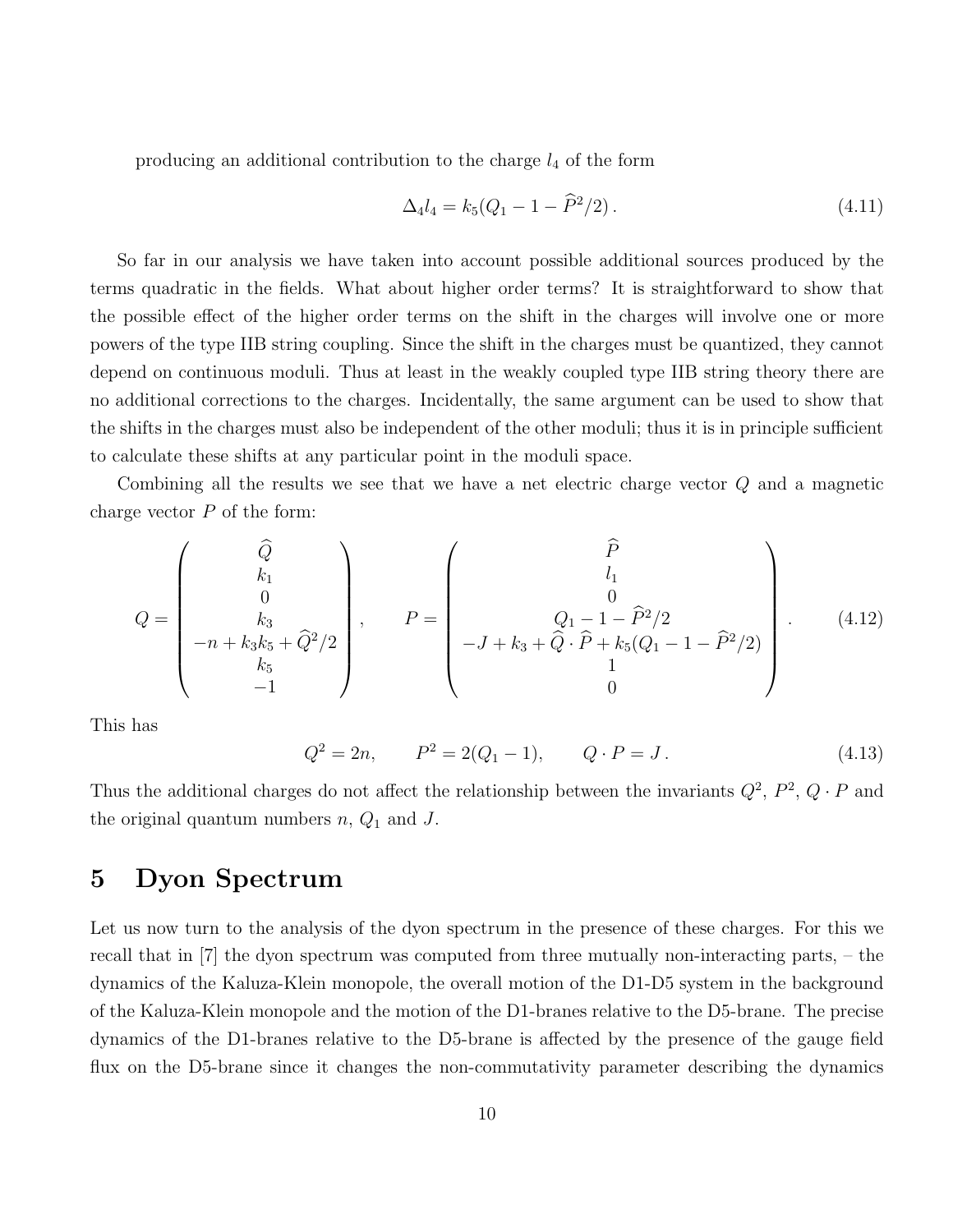of the gauge field on the D5-brane world-volume [18]. As a result the moduli space of D1-branes, described as non-commutative instantons in this gauge theory [19], gets deformed. However, we do not expect this to change the elliptic genus of the corresponding conformal field theory [20] that enters the degeneracy formula. With the exception of the zero mode associated with the D1- D5 center of mass motion in the Kaluza-Klein monopole background, the rest of the contribution to the degeneracy came from the excitations involving non-zero mode oscillators of the collective coordinates of the Kaluza-Klein monopole and the collective coordinates associated with the overall motion of the D1-D5 system [7]. This is not affected either by switching on gauge field fluxes on the D5-brane world-volume or the momenta or winding number of the collective coordinates of the Kaluza-Klein monopole. On the other hand the dynamics of the D1-D5-brane center of mass motion in the background geometry is also not expected to be modified in the weakly coupled type IIB string theory since in this limit the additional background fields due to the additional charges are small compared to the one due to the Kaluza-Klein monopole. (For this it is important that the additional charges do not involve any other Kaluza-Klein monopole or NS 5-brane charge.) Thus we expect the degeneracy to be given by the same function  $f(n, Q_1, J)$  that appeared in the absence of the additional charges. Using [\(4.13\)](#page-9-1) we can now write

<span id="page-10-0"></span>
$$
d(Q, P) = f\left(\frac{1}{2}Q^2, \frac{1}{2}P^2 + 1, Q \cdot P\right).
$$
 (5.1)

This is a generalization of  $(2.6)$  and shows that for the charge vectors given in  $(4.12)$ , the degeneracy  $d(Q, P)$  depends on the charges only through the combination  $Q^2$ ,  $P^2$  and  $Q \cdot P$ .

As was discussed in [11], the formula for the degeneracy for a given charge vector can change across walls of marginal stability in the moduli space. Hence a given formula for the degeneracy makes sense only if we specify how the region of the moduli space in which we are carrying out our analysis is situated with respect to the walls of marginal stability. In the theory under consideration the moduli space is the coset  $(SL(2, \mathbb{Z})\backslash SL(2, \mathbb{R})/U(1))\times (SO(6, 22; \mathbb{Z})\backslash SO(6, 22; \mathbb{R})/SO(6)\times SO(22)),$ parametrized by a complex modulus  $\tau$  and a 28 × 28 symmetric  $SO(6, 22)$  matrix M. For fixed M, the walls of marginal stability are either straight lines in the  $\tau$  plane, intersecting the real axis at an integer, or circles intersecting the real axis at rational points  $a/c$  and  $b/d$  with  $ad - bc = 1$ ,  $a, b, c, d \in \mathbb{Z}$ . The precise shape of the circles and the slopes of the straight lines depend on the modulus  $M$  and the charge vector of the state under consideration. It was shown in [11] that for the charge vector given in [\(2.4\)](#page-3-0) the region where the type IIB string coupling and the angle between  $S<sup>1</sup>$  and  $S<sup>1</sup>$  are small and the other moduli are of order 1 can fall into one of the two domains in the upper half  $\tau$  plane. The first of these domains is bounded by a pair of straight lines in the  $\tau$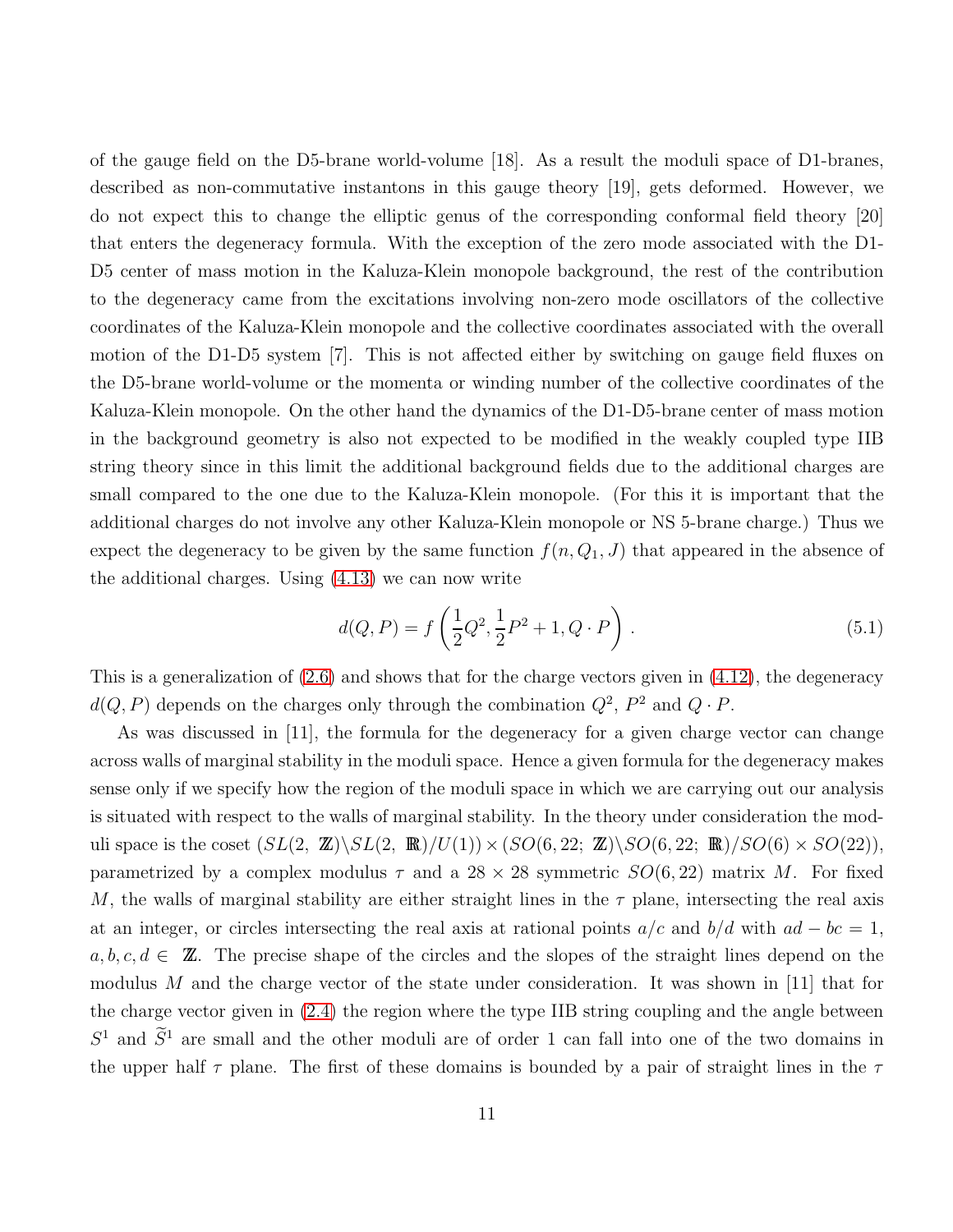plane, passing through the points 0 and 1 respectively, and a circle passing through the points 0 and 1. The second domain is bounded by a pair of straight lines passing through the points −1 and 0 respectively and a circle passing through the points −1 and 0. Carrying out a similar analysis for the modified charge vector [\(4.12\)](#page-9-2) one finds that as long as all the charges are finite, the region of moduli space where type IIB coupling is small falls inside the same domains, ı.e. domains bounded by a set of walls of marginal stability which intersect the real  $\tau$  axis at the same points. This is just as well; had the new charge vector landed us into a different domain in the  $\tau$  plane, our result [\(5.1\)](#page-10-0) would be in contradiction with the result of [11] that in different domains bounded by different walls of marginal stability the degeneracies are given by different functions of  $P^2$ ,  $Q^2$  and  $Q \cdot P$ .

### <span id="page-11-0"></span>6 More General Charge Vector

The charge vector given in [\(4.12\)](#page-9-2), while more general than the one considered in [7], is still not the most general charge vector. Is it possible to extend our analysis to include more general charge vectors? First of all note that  $l_5$ , representing the number of D5-branes wrapped on  $K3 \times S^1$ , was chosen to be an arbitrary integer instead of 1 in [7]. Thus we can certainly take as our starting point the more general charge vector where  $Q_5$  in [\(2.4\)](#page-3-0) is chosen to be an arbitrary integer instead of 1. Our analysis up to [\(4.13\)](#page-9-1) proceeds in a straightforward manner (with  $Q_1 - 1$  replaced by  $Q_5(Q_1 - Q_5)$ ). The issue, however, is how the additional charges affect the dyon spectrum. In particular one needs to examine carefully the effect of the gauge field flux on the D5-brane on the dynamics of the D1-D5 system, generalizing the analysis given in [20]. However, as long as, we do not switch on gauge field flux on the D5-branes, i.e. consider configurations with  $\hat{P}=0$ ,  $l_1 = 0$ , there is no additional complication and the final degeneracy will still be given by [\(5.1\)](#page-10-0). On the other hand following the analysis of [11] one can show that the region of the moduli space where the type IIB string coupling and the angle between  $S^1$  and  $S^1$  are small is still bounded by the same set  $\mathcal{B}_R$ ,  $\mathcal{B}_L$  of walls of marginal stability.

In  $(4.12)$  we have set the component  $k_2$  of the electric charge vector to zero even though we could switch it on by switching on an NSNS sector 3-form field strength of the form  $dy \wedge \omega$ . The reason for this was that this charge represents the number of NS 5-branes wrapped along  $K3 \times S^1$ and the presence of NS 5-branes could have large backreaction on the geometry thereby invalidating our analysis. We can, however, keep its effect small compared to that of the original background produced by the Kaluza-Klein monopole by taking the radius R of  $S^1$  to be large compared to  $\sqrt{\alpha'}$ . Since in the string metric the mass of the Kaluza-Klein monopole is proportional to R while the NS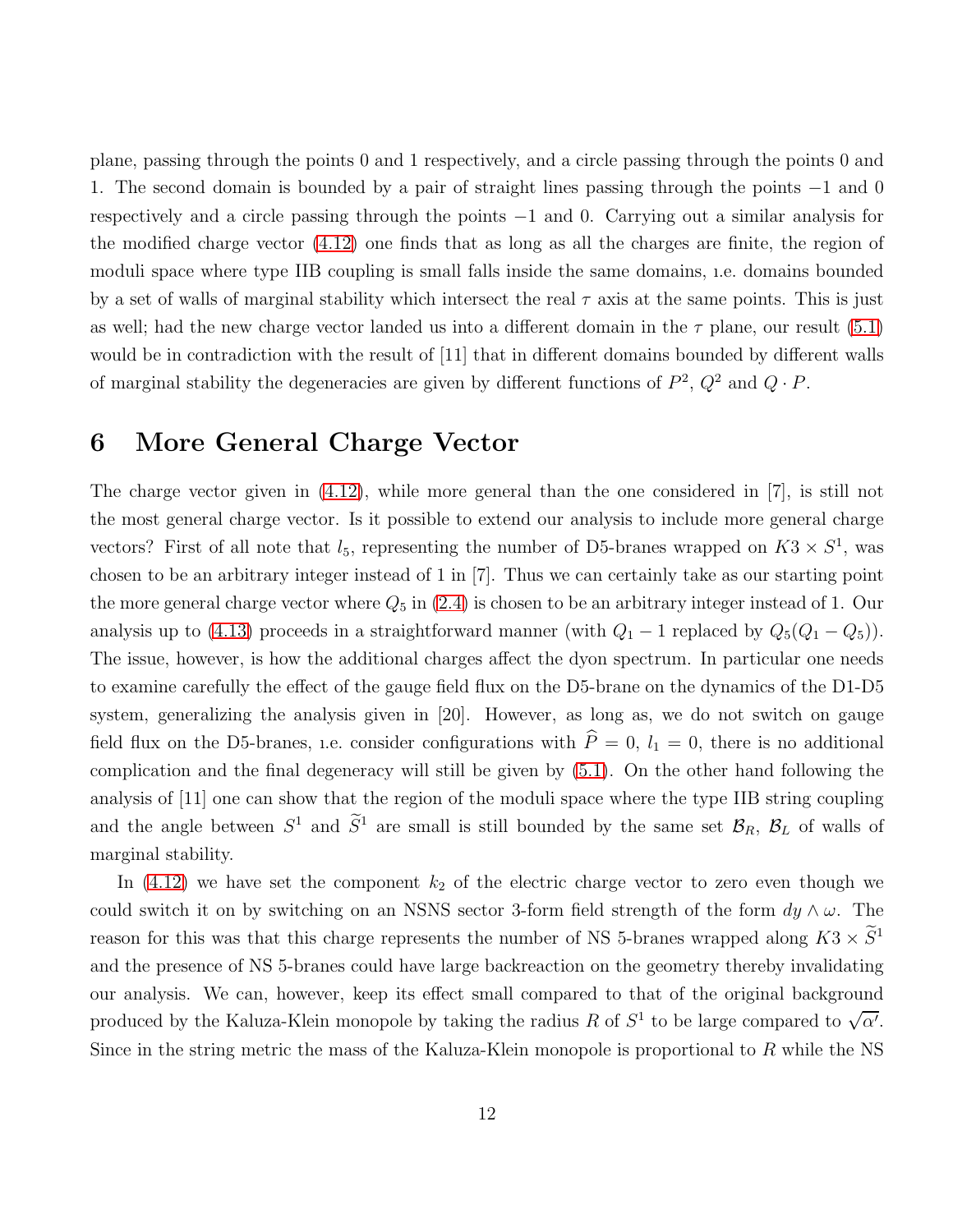5-brane wrapped along  $\tilde{S}^1$  does not have such a factor, we can expect that for large R the effect of the background produced by the NS 5-brane will be small compared to that of the Kaluza-Klein monopole. We can then analyze the system in the same manner as for the other charges and conclude that the formula for the degeneracy in the presence of this additional charge is still given by [\(4.13\)](#page-9-1). One also finds that the region of the moduli space where the type IIB string coupling and the angle between  $S^1$  and  $S^1$  are small is still bounded by the same set  $\mathcal{B}_R$ ,  $\mathcal{B}_L$  of walls of marginal stability.

Let us now turn to  $k_6$  which has been set equal to  $-1$  in [\(4.12\)](#page-9-2). This is the number of Kaluza-Klein monopoles associated with the compactification circle  $S<sup>1</sup>$ . Changing this number would require us to study the dynamics of multiple Kaluza-Klein monopoles. While, in principle, this can be done, this will certainly require a major revision of the analysis done so far. Thus there does not seem to be a minor variation of our analysis that can change the charge  $k_6$  to any other integer.

This leaves us with the components  $l_2$  and  $l_6$  both of which have been set to 0 in [\(4.12\)](#page-9-2).  $l_2$ represents the number of NS 5-branes wrapped on  $S<sup>1</sup>$ . Switching this charge on would require us to introduce explicit NS 5-brane background and study the dynamics of D-branes in such a background. This would require techniques quite different from the one used so far. On the other hand, the component  $l_6$  represents the Kaluza-Klein monopole charge associated with the compact circle  $S^1$ . This also causes significant change in the background geometry and calculation of the spectrum of such configurations would require fresh analysis.

Acknowledgement: We would like to thank Justin David for many useful discussions and collaboration at early stages of this work.

### <span id="page-12-0"></span>A Normalization and Sign Conventions

In this appendix we shall describe the various normalization and sign conventions we use during our analysis. We begin by describing the ten dimensional action of type IIB string theory that appears in the first description:

<span id="page-12-1"></span>
$$
S = \frac{1}{(2\pi)^7 (\alpha')^4} \int d^{10}x \sqrt{-\det g} \Big[ e^{-2\Phi} \Big( R + 4 \partial_M \Phi \partial^M \Phi - \frac{1}{2 \cdot 3!} H_{MNP} H^{MNP} \Big) - \frac{1}{2} F_M^{(1)} F^{(1)M} - \frac{1}{2 \cdot 3!} \widetilde{F}_{MNP}^{(3)} \widetilde{F}^{(3)MNP} - \frac{1}{4 \cdot 5!} \widetilde{F}_{M_1 \cdots M_5}^{(5)} \widetilde{F}^{(5)M_1 \cdots M_5} \Big] + \frac{1}{2(2\pi)^7 (\alpha')^4} \int C^{(4)} \wedge \widetilde{F}^{(3)} \wedge H ,
$$
 (A.1)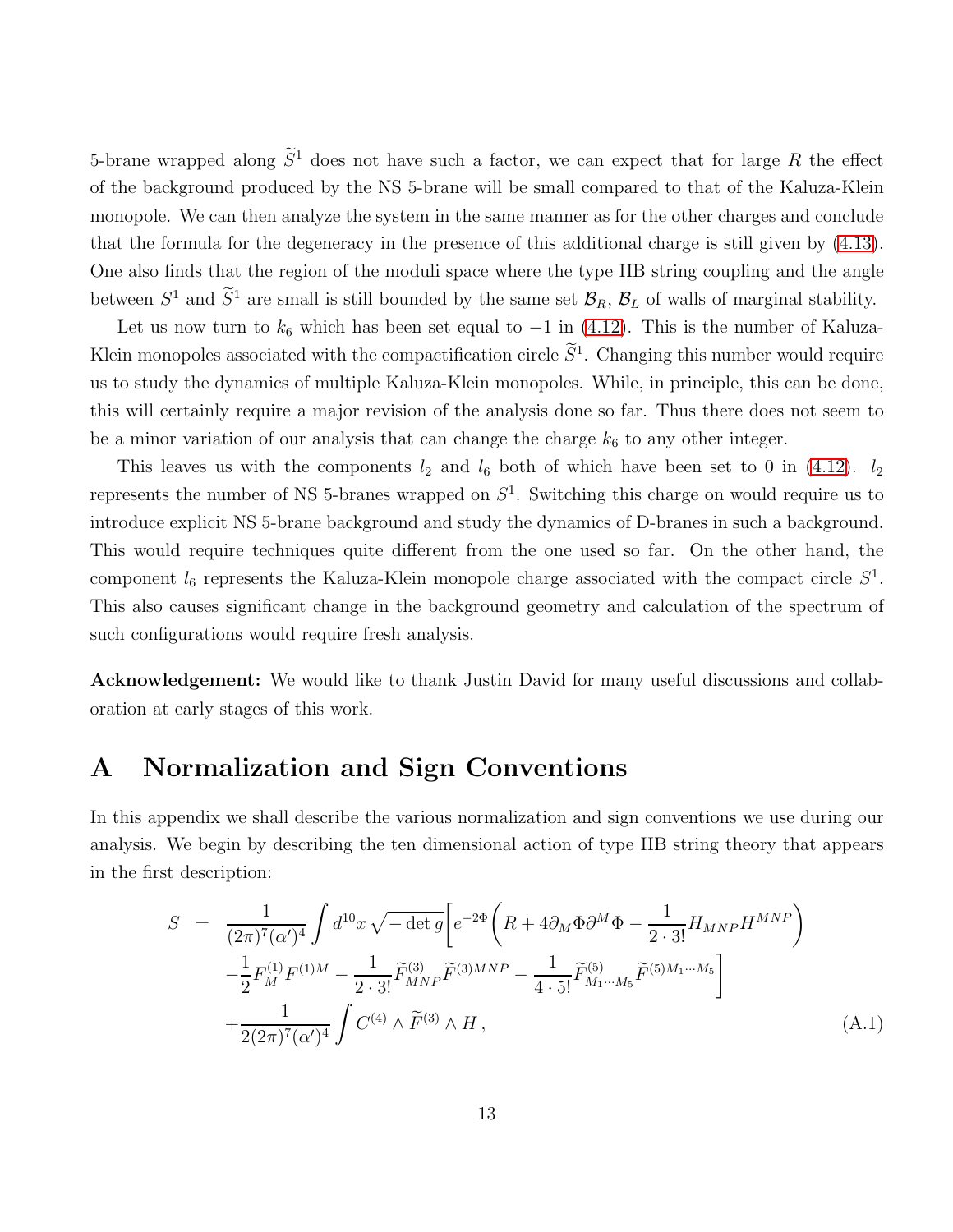where

$$
H = dB, \quad F^{(1)} = dC^{(0)}, \quad F^{(3)} = dC^{(2)}, \quad F^{(5)} = dC^{(4)}
$$
  

$$
\widetilde{F}^{(3)} = F^{(3)} - C^{(0)}H, \quad \widetilde{F}^{(5)} = F^{(5)} - \frac{1}{2}C^{(2)} \wedge H + \frac{1}{2}B \wedge F^{(3)}, \tag{A.2}
$$

 $g_{MN}$  denotes the string metric,  $B_{MN}$  denotes the NSNS 2-form fields,  $\Phi$  denotes the dilaton and  $C^{(k)}$  denotes the RR k-form field. The field strengths  $dC^{(k)}$  are subject to the relations \* $dC^{(k)}$  =  $(-1)^{k(k-1)/2}dC^{(8-k)} + \cdots$  where \* denotes Hodge dual taken with respect to the string metric and  $\cdots$  denote terms quadratic and higher order in the fields. For  $k = 4$  this gives a constraint on  $C^{(4)}$ whereas for  $k > 4$  this defines the field  $C^{(k)}$ . In computing the Hodge dual in the first description we shall use the convention that on  $S^1 \times \tilde{S}^1 \times \mathbb{R}^{3,1}$  we have  $\epsilon^{typ \theta \phi} > 0$  where  $r, \theta, \phi$  and t denote the spherical polar coordinates and the time coordinate of the  $(3+1)$  dimensional non-compact spacetime and y and  $\psi$  denote coordinates of  $S^1$  and  $S^1$  respectively, each normalized to have period  $2\pi\sqrt{\alpha'}$ . Inside K3 we use the standard volume form on K3 to define the  $\epsilon$  tensor. Our normalization conventions are consistent with that of [14].

As is well known, the moduli space of K3 with NSNS 2-form fields switched on, is labelled by elements of the coset  $SO(4, 20; \mathbb{Z})\setminus SO(4, 20)/(SO(4) \times SO(20))$ . These elements may be parametrized by a symmetric  $SO(4,20)$  matrix  $\widetilde{M}$  and we choose the coordinate system on this coset in such a way that the identity matrix represents a K3 of volume  $(2\pi\sqrt{\alpha'})^4$  in string metric, with the NSNS 2-form fields set to zero.

The low energy effective action of heterotic string theory on  $T<sup>4</sup>$  that appears in the second description has the form:

$$
\frac{1}{(2\pi)^3(\alpha')^2} \int d^6x \sqrt{-\det g} \, e^{-2\Phi} \left[ R + 4\partial_\alpha \Phi \partial^\alpha \Phi - \frac{1}{2 \cdot 3!} H_{\alpha\beta\gamma} H^{\alpha\beta\gamma} - \frac{1}{8} Tr(\partial_\alpha \widetilde{M} \widetilde{L} \partial^\alpha \widetilde{M} \widetilde{L}) - \mathcal{F}^{(a)}_{\alpha\beta} (\widetilde{L} \widetilde{M} \widetilde{L})_{ab} \mathcal{F}^{(b)\alpha\beta} \right]
$$
\n(A.3)

where  $\widetilde{L}$  is a fixed  $24\times 24$  matrix with 4 positive and 20 negative eigenvalues,  $\widetilde{M}$  is a  $24\times 24$  symmetric matrix valued scalar field satisfying  $\widetilde{M}\widetilde{L}\widetilde{M} = \widetilde{L}$ , and  $\mathcal{F}_{\alpha\beta}^{(a)}$  for  $1 \le a \le 24$ ,  $0 \le \alpha, \beta \le 5$  are the field strengths associated with 24 U(1) gauge fields  $\mathcal{A}_{\alpha}^{(a)}$  obtained by heterotic string compactification on T<sup>4</sup>. The fields  $g_{\alpha\beta}$ ,  $B_{\alpha\beta}$  and  $\Phi$  are the string metric, NSNS 2-form field and the six dimensional dilaton of the heterotic string theory and should be distinguished from those appearing in [\(A.1\)](#page-12-1). Upon further compactification on  $S^1 \times S^1$  labelled by  $x^4 \equiv \chi$  and  $x^5 \equiv y$ , both normalized to have period  $2\pi\sqrt{\alpha'}$ , we get four more gauge fields  $A_{\mu}^{(i)}$   $(1 \le i \le 4, 0 \le \mu, \nu \le 3)$  and a  $4 \times 4$  symmetric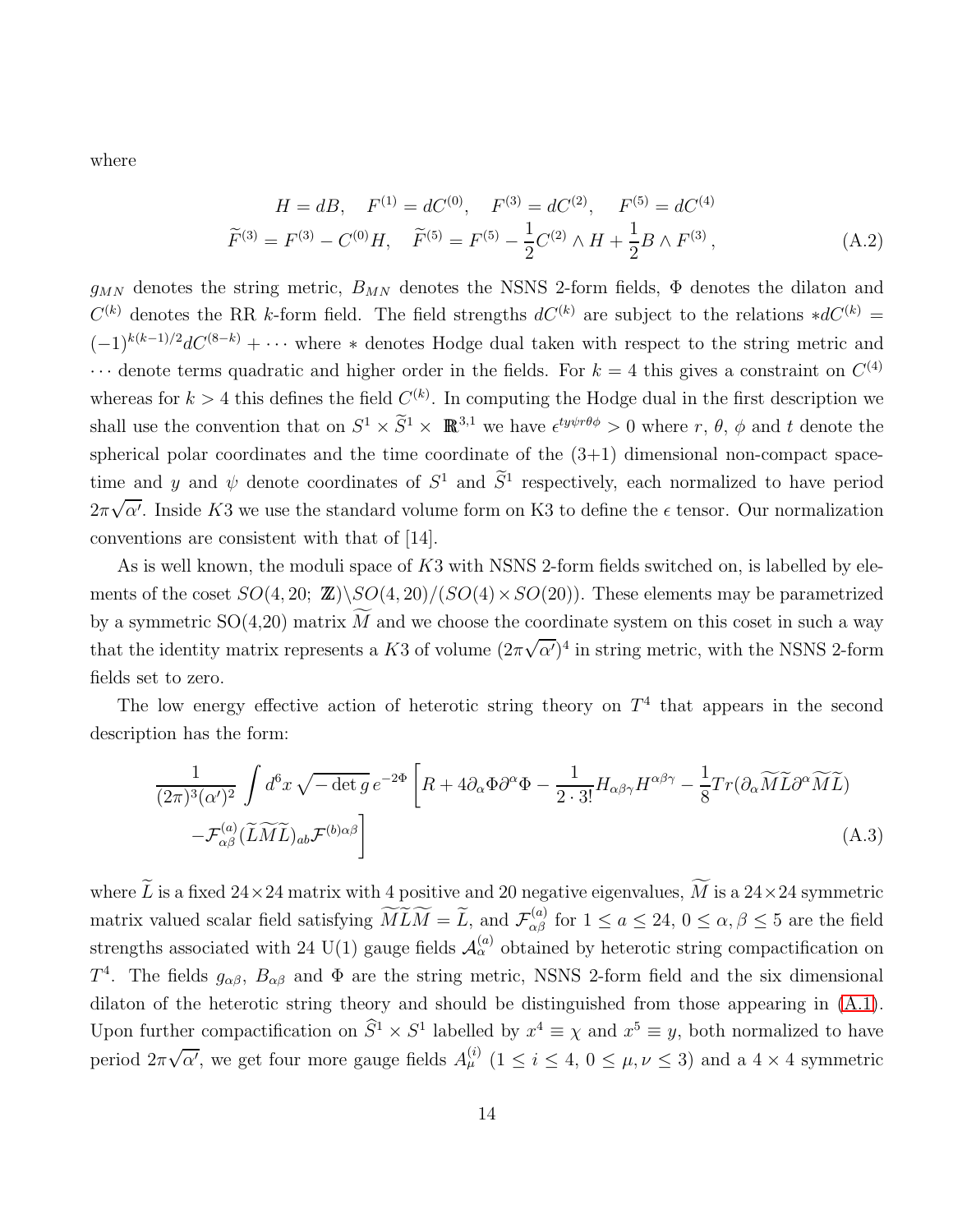matrix valued scalar field  $\overline{M}$  defined via the relations:

$$
\widehat{G}_{mn} \equiv g_{mn}, \quad \widehat{B}_{mn} \equiv B_{mn}, \qquad m, n = 4, 5,
$$
\n
$$
\bar{M} = \begin{pmatrix} \widehat{G}^{-1} & \widehat{G}^{-1}\widehat{B} \\ -\widehat{B}\widehat{G}^{-1} & \widehat{G} - \widehat{B}\widehat{G}^{-1}\widehat{B} \end{pmatrix}
$$
\n
$$
A_{\mu}^{(m-3)} = \frac{1}{2}(\widehat{G}^{-1})^{mn}G_{m\mu}^{(10)}, \quad A_{\mu}^{(m-1)} = \frac{1}{2}B_{m\mu}^{(10)} - \widehat{B}_{mn}A_{\mu}^{(m-3)},
$$
\n
$$
4 \leq m, n \leq 5, \quad 0 \leq \mu, \nu \leq 3.
$$
\n(A.4)

For simplicity we have set the Wilson lines of the gauge fields  $\mathcal{A}_{\alpha}^{(a)}$  along  $S^1$  and  $\widehat{S}^1$  to zero. In the  $\alpha' = 16$  unit the electric and magnetic charges  $(k_3, \cdots k_6, l_3, \cdots l_6)$  appearing in eq.[\(2.3\)](#page-2-0) are related to the asymptotic values of the gauge field strengths  $F_{\mu\nu}^{(i)} = \partial_{\mu}A_{\nu}^{(i)} - \partial_{\nu}A_{\mu}^{(i)}$  via the relations [13]

<span id="page-14-0"></span>
$$
(\bar{L}\bar{M}\bar{L})_{ij}F_{rt}^{(j)}\Big|_{\infty} = \frac{k_{i+2}}{r^2}, \qquad \bar{L}_{ij}F_{\theta\phi}^{(j)}\Big|_{\infty} = l_{i+2}\sin\theta, \qquad \bar{L} \equiv \begin{pmatrix} 0_2 & I_2 \\ I_2 & 0_2 \end{pmatrix}.
$$
 (A.5)

The other charges  $\widehat{Q}$ ,  $k_1$ ,  $k_2$  and  $\widehat{P}$ ,  $l_1$ ,  $l_2$  appearing in [\(2.3\)](#page-2-0) can be related to the asymptotic values of the gauge field strengths  $\mathcal{F}_{rt}^{(a)}$  and  $\mathcal{F}_{\theta\phi}^{(a)}$  in a similar manner.

The chain of duality transformations taking us from the first to the second description are chosen so that at the linearized level the first S-duality transformation of IIB acts as  $C^{(2)} \to B$ ,  $B \to -C^{(2)}$ , and the next  $R \to 1/R$  duality transformations of  $\tilde{S}$ <sup>1</sup> acts as  $g_{\psi\mu} \to -B_{\chi\mu}$ ,  $B_{\psi\mu} \to -g_{\chi\mu}$  together with appropriate transformations on the various RR gauge fields. The final string string duality transformation acts via a Hodge duality transformation in six dimensions on the NS sector 3-form field strength with  $\epsilon^{t\chi yr\theta\phi} > 0$ , and maps various four dimensional gauge fields arising from various components of the RR sector fields to the 24 gauge fields in heterotic string theory on  $T<sup>4</sup>$ .

Finally, we use the following convention for the signs of the charges carried by various branes in the first description. If  $F^{(3)} \equiv dC^{(2)}$  denotes the RR 3-form field strength, then asymptotically a D1-brane along  $S^1$  will carry positive  $F_{yrt}^{(3)}$ , a D5-brane along  $\widetilde{S}^1 \times K3$  will carry positive  $F_{\theta y\phi}^{(3)}$ , a D1-brane along  $\tilde{S}^1$  will carry positive  $F_{\psi r t}^{(3)}$  and a D5-brane along  $S^1 \times K3$  will carry negative  $F_{\theta\psi\phi}^{(3)}$ . The same convention is followed for fundamental string and NS 5-brane with  $F^{(3)}$  replaced by the NSNS 3-form field strength  $H = dB$ . A state carrying positive momentum along  $S^1$  or  $S^1$  is defined to be the one which produces positive  $\partial_r g_{yt}$  or  $\partial_r g_{\psi t}$ , and a positively charged Kaluza-Klein monopole associated with the circle  $S^1$  or  $S^1$  is defined to be the one that carries positive  $\partial_{\theta}g_{y\phi}$  or  $\partial_{\theta}g_{\psi\phi}$  asymptotically. Note that in this convention the asymptotic configuration for  $F^{(7)} \equiv dC^{(6)}$ around a D5-brane wrapped on  $K3 \times S^1$  or  $K3 \times \tilde{S}^1$  will have negative  $F^{(7)}_{(K3)yrt}$  or  $F^{(7)}_{(K3)\psi rt}$ , with the subscript  $(K3)$  denoting components of  $F^{(7)}$  along the volume form of K3.